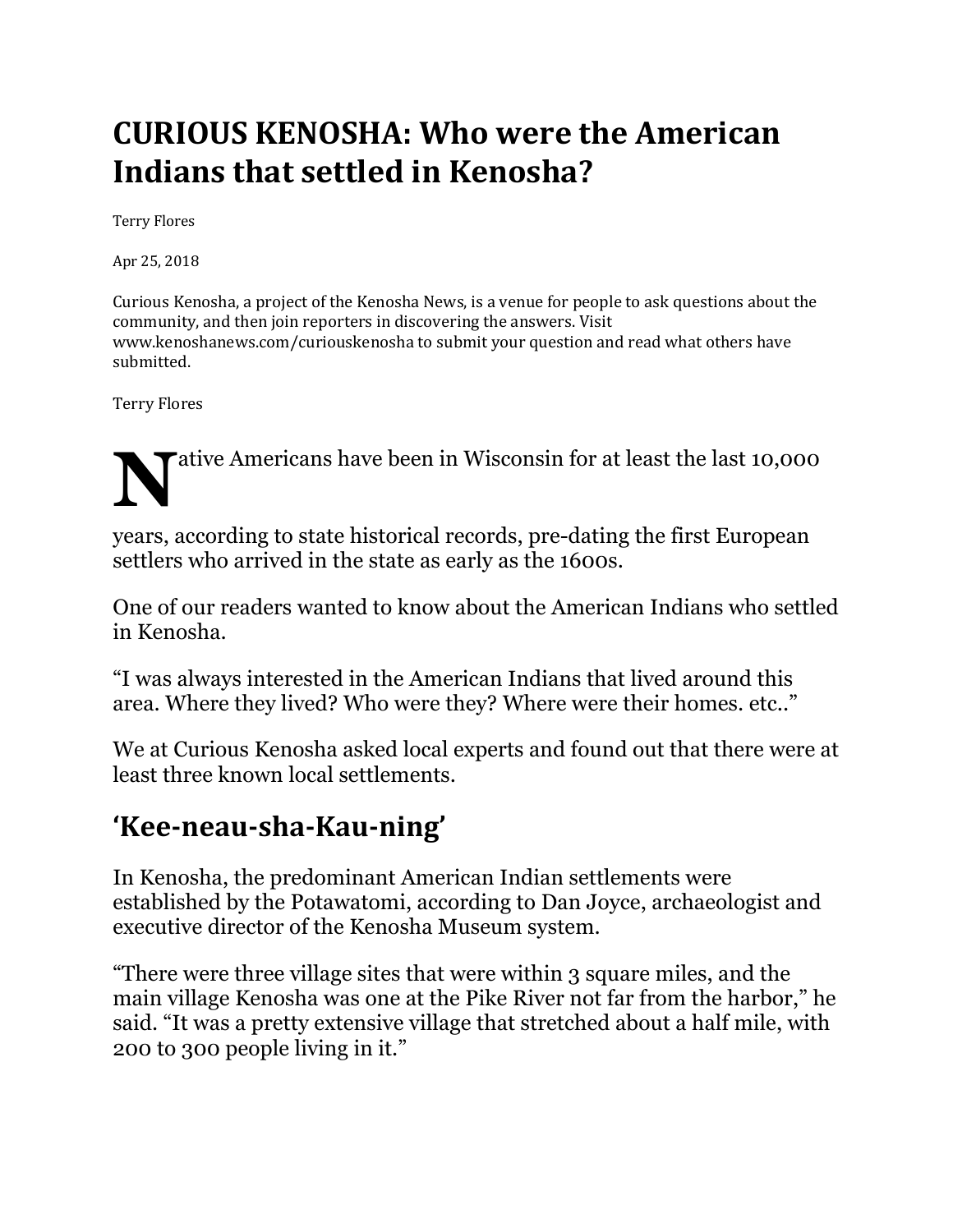According to an 1880s letter from the Peter Vieau, son of a fur trader who traveled throughout southeastern Wisconsin as young man, the village was known as "Kee- neau-sha-Kau-ning," meaning "Pickerel's abiding place or the pickerel's place or resort." The letter also mentions that the village on the Pike River "was noted for the abundance of fish ... surpassing all other rivers and streams around Lake Michigan."

In fact, tribes from Chicago and other parts of Lake Michigan "made it a general rendezvous every spring (at) maple sugar time, (and) put up their supply of fish" for the winter, according to letter excerpts provided by Joyce.

Joyce said two other settlements had no names, with one not too far from where Green Bay and Washington roads intersect today and the other in the southeastern part of town around 85th Street and 45th Avenue.

"They were all Potawatomi villages," he said.

They didn't stay in one place, moving with the seasons. In the winter, the Potawatomi moved inland and built domed houses covered with elm bark. During the summer, they would move closer to the rivers and to Lake Michigan, constructing rectangular houses with flat roofs, Joyce said.

The museum has on exhibit representations of a Potawatomi village.

When the Potawatomi signed the Treaty of Chicago in 1933, they ceded the land to the U.S government, and three of the signers were actually from the then Kee- neau-sha-Kau-ning village, he said.

The Potawatomi generally were located in southeastern Wisconsin and northeastern Illinois, Joyce said.

## **Many tribes along shore**

There were many tribes along the lakeshore from Milwaukee to Chicago.

"It wasn't just the Potawatomi. There may have been Ojibwe and Ho-Chunk and Menominee," he said. The lakefront was like a highway.

By the 1800s, many moved around due to "disruption" from Euro-Americans who also began to settle in the area.